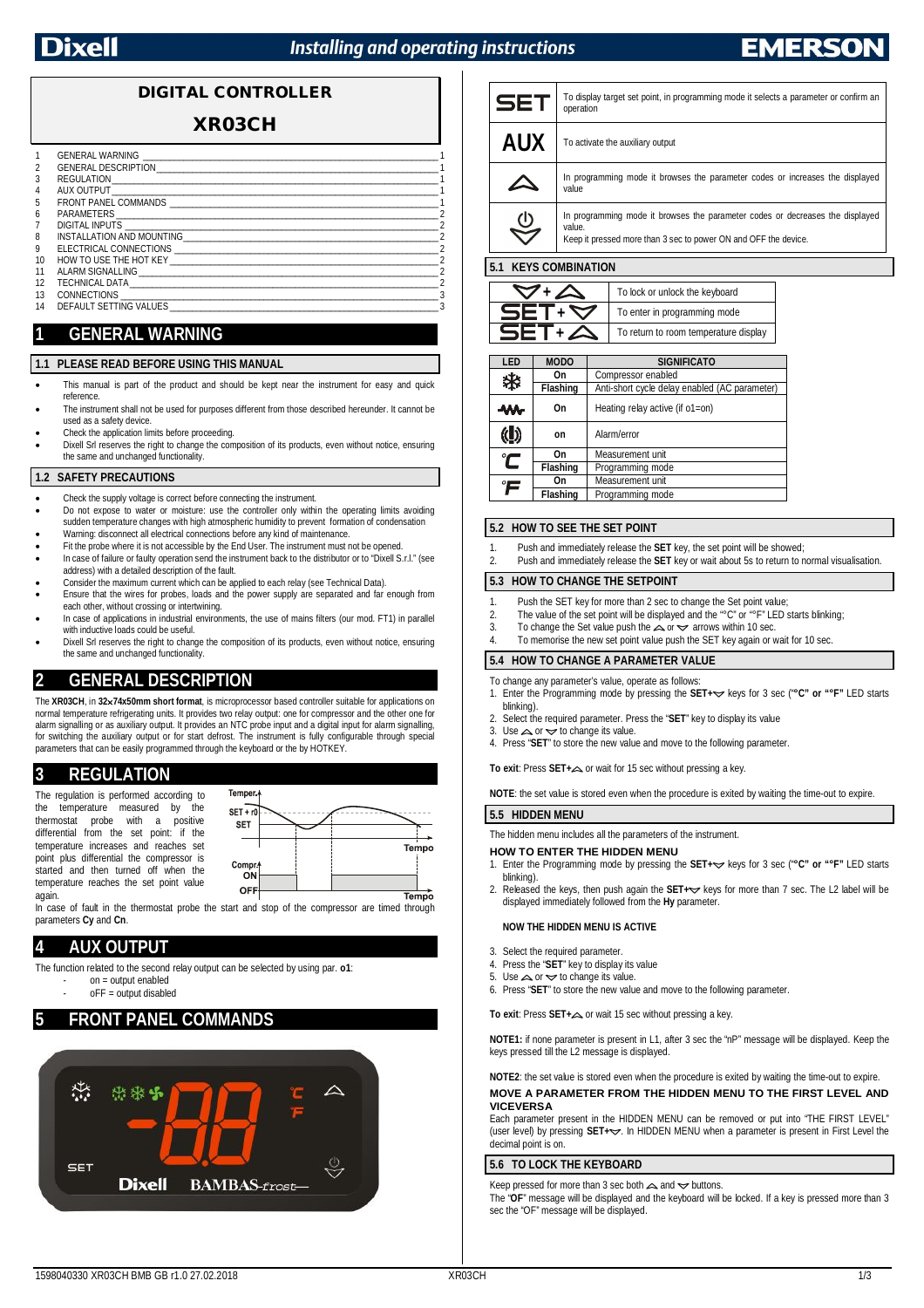## Installing and operating instructions

#### **5.7 TO UNLOCK THE KEYBOARD**

Keep pressed together for more than 3 sec both  $\triangle$  and  $\triangledown$  keys till the "on" message will be displayed.

### **6 PARAMETERS**

#### **REGULATION**

| Hy                                                                                                                                                                                     | <b>Differential:</b> (0,1 to 25°C; 1 to 45°F) Intervention differential for set point. Compressor Cut<br>IN is SET POINT + differential (Hy). Compressor Cut OUT is when the temperature<br>reaches the set point |  |
|----------------------------------------------------------------------------------------------------------------------------------------------------------------------------------------|-------------------------------------------------------------------------------------------------------------------------------------------------------------------------------------------------------------------|--|
| LS                                                                                                                                                                                     | Minimum SET POINT: (-55°C to SET; -67°F to SET) Sets the minimum value for the set<br>point                                                                                                                       |  |
| US                                                                                                                                                                                     | Maximum SET POINT: (SET to 99°C; SET to 99°F) Set the maximum value for set point                                                                                                                                 |  |
| ot                                                                                                                                                                                     | First probe calibration: (-9.9 to 9.9°C; -17 to 17°F) allows to adjust possible offset of the<br>first probe                                                                                                      |  |
| od                                                                                                                                                                                     | Outputs activation delay at start up: (0 to 99min) This function is enabled at the initial<br>start up of the instrument and inhibits any output activation for the period of time set in the<br>parameter        |  |
| <b>AC</b>                                                                                                                                                                              | Anti-short cycle delay: (0 to 50 min) minimum interval between the compressor stop and<br>the following restart                                                                                                   |  |
| Cy                                                                                                                                                                                     | Compressor ON time with faulty probe: (0 to 99 min) time during which the compressor<br>is active in case of faulty thermostat probe. With Cy=0 compressor is always OFF                                          |  |
| <b>Compressor OFF time with faulty probe:</b> (0 to 99 min) time during which the compressor<br>Cn<br>is OFF in case of faulty thermostat probe. With Cn=0 compressor is always active |                                                                                                                                                                                                                   |  |
| CН                                                                                                                                                                                     | <b>Kind of Action:</b> $cL =$ cooling action: $Ht =$ heating action                                                                                                                                               |  |

#### **DISPLAY**

| СF | <b>Measurement unit:</b> (°C to °F) °C=Celsius; °F=Fahrenheit. WARNING: When the<br>measurement unit is changed the SET point and the values of the parameters Hy, LS, US,<br>oE, o1, AU, AL have to be checked and modified if necessary) |  |  |
|----|--------------------------------------------------------------------------------------------------------------------------------------------------------------------------------------------------------------------------------------------|--|--|
| rE | <b>Resolution:</b> ( $dE$ to in) $dE$ = decimal between -9.9 and 9.9 $^{\circ}$ C; in= integer                                                                                                                                             |  |  |
| dy | <b>Display delay:</b> (0 to 15 min) when the temperature increases, the display is updated of 1<br>°C/1°F after this time                                                                                                                  |  |  |

#### **ALARMS**

| AU                          | Maximum temperature alarm: (AL to 99°C; AL to 99°F) when this temperature is reached                    |  |  |
|-----------------------------|---------------------------------------------------------------------------------------------------------|--|--|
|                             | the alarm is enabled, after the "Ad" delay time                                                         |  |  |
| AL.                         | <b>Minimum temperature alarm:</b> $(.55^{\circ}C$ to AU; $-67^{\circ}F$ to AU) when this temperature is |  |  |
|                             | reached the alarm is enabled, after the "Ad" delay time                                                 |  |  |
| Ad                          | Temperature alarm delay: (0 to 99 min) time interval between the detection of an alarm                  |  |  |
|                             | condition and alarm signalling                                                                          |  |  |
| 01                          | Auxiliary relay configuration: (on; oFF) on= enabled; oFF= disabled                                     |  |  |
|                             |                                                                                                         |  |  |
| DIGITAL INPUT (Only XR03CH) |                                                                                                         |  |  |
|                             |                                                                                                         |  |  |
| iP                          | <b>Digital input polarity:</b> (oP; cL) oP= activated by closing the contact; cL= activated by          |  |  |
|                             | opening the contact                                                                                     |  |  |
|                             | Digital input configuration: (EA; bA; do; dF; Au; Hc) EA=external alarm: "EA" message is                |  |  |
| iF                          | displayed; bA=serious alarm "CA" message is displayed; do=door switch function;                         |  |  |
|                             | dF=defrost activation; Au=auxiliary relay activation; Hc=inversion of the kind of action                |  |  |
|                             |                                                                                                         |  |  |
|                             | <b>Digital input delay:</b> (0 to 99 min) with $IF = EA$ or bA delay between the detection of the       |  |  |

| di | external alarm condition and its signalling. With $F = do$ it represents the delay to activate the<br>door open alarm                                        |
|----|--------------------------------------------------------------------------------------------------------------------------------------------------------------|
| dС | <b>Compressor and fan status when open door:</b> (no: Fn; cP; Fc) no=normal; Fn=Fans<br>OFF; cP=Compressor OFF; Fc=Compressor and fans OFF                   |
| rd | <b>Regulation with door open:</b> (n to y) n=no regulation if door is opened; Y=when di is<br>elapsed regulation restarts even if door open alarm is present |

**OTHER**

**Pt Parameter code table Software release** 

### **7 DIGITAL INPUTS**

The free voltage digital input is programmable in different configurations by the "**iF**" parameter.

#### **7.1 DOOR SWITCH (IF=DO)**

It signals the door status and the corresponding relay output status through the "**dC**" parameter: **no** = normal (any change); **Fn** = Fan OFF; **CP** = Compressor OFF; **FC** = Compressor and fan OFF. Since the door is opened, after the delay time set through parameter "**di**", the door alarm is enabled, the display shows the message "**dA**" and **the regulation restarts if rd = y.** The alarm stops as soon as the external digital input is disabled again. With the door open, the high and low temperature alarms are disabled.

#### **7.2 EXTERNAL ALARM (IF=EA)**

As soon as the digital input is activated the unit will wait for "**di**" time delay before signalling the "**EA**" alarm message. The outputs status don't change. The alarm stops just after the digital input is deactivated.

### **7.3 SERIOUS ALARM (IF=BA)**

When the digital input is activated, the unit will wait for "**di**" delay before signalling the "**CA**" alarm message. The relay outputs are switched OFF. The alarm will stop as soon as the digital input is deactivated.

#### **7.4 START DEFROST (IF=DF)**

It starts a defrost if there are the right conditions. After the defrost is finished, the normal regulation will restart only if the digital input is disabled otherwise the instrument will wait until the "**dd**" safety time is expired.

## **7.5 INVERSION OF THE KIND OF ACTION: HEATING - COOLING (IF=HC)**

This function allows to invert the regulation of the controller: from cooling to heating and viceversa.

## **8 INSTALLATION AND MOUNTING**



The **XR03CH** shall be mounted on vertical panel, in a 29x71 mm hole, and fixed using the special bracket supplied. The temperature range allowed for correct operation is from 0 to

60°C. Avoid places subject to strong vibrations, corrosive gases, excessive dirt or humidity. The same recommendations apply to probes. Let air circulate by the cooling holes.

## **9 ELECTRICAL CONNECTIONS**

The instrument is provided with screw terminal block to connect cables with a cross section up to 2.5 mm<sup>2</sup> . Before connecting cables make sure the power supply complies with the instrument's requirements. Separate the probe cables from the power supply cables, from the outputs and the power connections. Do not exceed the maximum current allowed on each relay, in case of heavier loads use a suitable external relay.

#### **1.1 PROBES**

The probes shall be mounted with the bulb upwards to prevent damages due to casual liquid infiltration. It is recommended to place the thermostat probe away from air streams to correctly measure the average room temperature. Place the defrost termination probe among the evaporator fins in the coldest place, where most ice is formed, far from heaters or from the warmest place during defrost, to prevent premature defrost termination.

## **10 HOW TO USE THE HOT KEY**

#### **1.2 HOW TO PROGRAM THE HOT KEY FROM THE INSTRUMENT (UPLOAD)**

Program one controller with the front keypad.

When the controller is ON, **insert the "Hot key"** and push  $\triangle$  button; the "uP" message will appear followed a by flashing "Ed"

3. Push "SET" key and the "Ed" will stop flashing 4. Turn OFF the instrument remove the "Hot Key", then turn it ON again

**NOTE:** the "Er" message is displayed for failed programming. In this case push again o key if you want to restart the upload again or remove the "Hot key" to abort the operation.

#### **4.1 HOW TO PROGRAM AN INSTRUMENT USING HOT KEY (DOWNLOAD)**

- 1. Turn OFF the instrument.
- 2. Insert a **programmed "Hot Key" into the 5-PIN connector** and then turn the Controller ON 3. Automatically the parameter list of the "Hot Key" is downloaded into the Controller memory. It Automatically the parameter list of the "Hot Key" is downloaded into the Controller memory, the "**do**" message is blinking followed a by flashing "**Ed**"
- After 10 seconds the instrument will restart working with the new parameters
- 5. Remove the "Hot Key"

**NOTE:** the "Er" message is displayed for failed programming. In this case push again o key if you want to restart the upload again or remove the "Hot key" to abort the operation.

## **11 ALARM SIGNALLING**

| Mess. Cause   |                           | <b>Outputs</b>                             |
|---------------|---------------------------|--------------------------------------------|
| "P1"          | Room probe failure        | Compressor output according to "Cy" e "Cn" |
| "HA"          | Maximum temperature alarm | Outputs unchanged                          |
| "LA"          | Minimum temperature alarm | Outputs unchanged                          |
| "EA"          | External alarm            | Outputs unchanged                          |
| "CA"          | Serious external alarm    | All outputs OFF                            |
| "dA"          | Door Open                 | Compressor and fans restarts               |
| $\sim$ $\sim$ | --------------            |                                            |

#### **4.2 ALARM RECOVERY**

Probe alarms **P1**" and "**P2"** start some seconds after the fault in the related probe; they automatically stop some seconds after the probe restarts normal operation. Check connections before replacing the probe. Temperature alarms "**HA**" and "**LA**" automatically stop as soon as the temperature returns to normal values.

Alarms **"EA"** and **"CA"** (with iF=bA) recover as soon as the digital input is disabled.

## **12 TECHNICAL DATA**

**Housing:** self extinguishing ABS **Case:** frontal 32x74 mm; depth 50mm **Mounting:** panel mounting in a 71x29mm panel cut-out **Protection:** IP20; **Frontal protection:** IP65 **Connections:** Screw terminal block 2,5 mm<sup>2</sup> wiring **Power supply:** according to the model 110Vac  $\pm 10\%$ , 50/60Hz --- 230Vac  $\pm 10\%$ , 50/60Hz **Power absorption:** 3.5 VA max **Display**: 2 digits, red LED, 14,2 mm high; **Inputs**: Up to 2 NTC probes **Digital input:** free voltage contact (if present) **Relay outputs: compressor** SPST 20(8)A 250Vac or 8(3) A 250Vac **Aux:** SPDT 8(3) A 250Vac **Data storing**: on the non-volatile memory (EEPROM) **Kind of action:** 1B; **Pollution degree:** 2; **Software class:** A **Rated impulsive voltage**: 2500V; **Overvoltage Category**: II **Operating temperature:** 0 to 60 °C; **Storage temperature:** -25 to 60°C **Relative humidity:** 20 to 85% (no condensing) **Measuring and regulation range: NTC probe:** -40 to 110°C **Resolution:** 0,1 °C or 1°C or 1 °F (selectable); **Accuracy (ambient temp. 25°C)**: ±0,1 °C ±1 digit